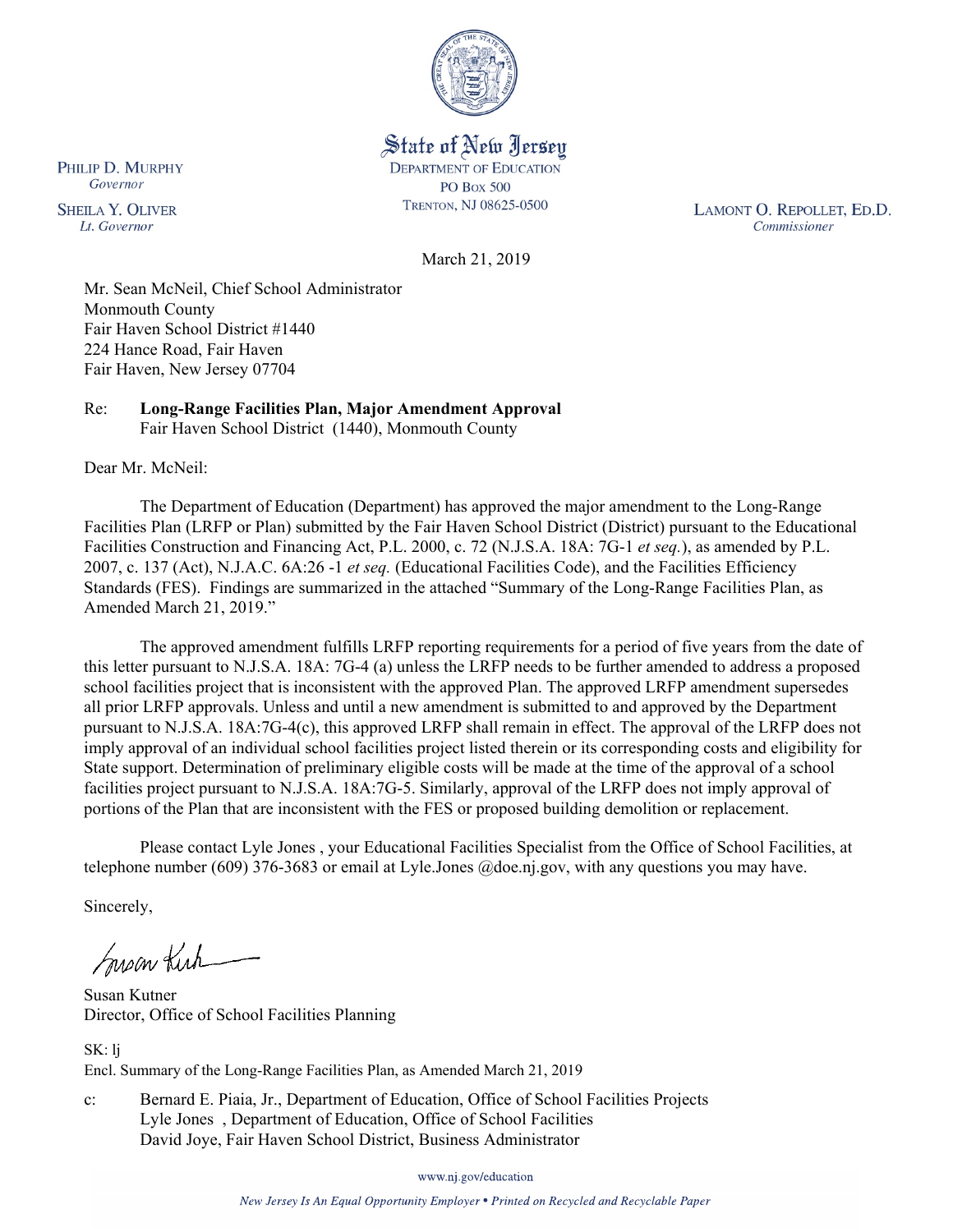# **Fair Haven School District (1440) Summary of the Long-Range Facilities Plan, as Amended March 21, 2019**

The Department of Education (Department) has completed its review of the major amendment to the Long-Range Facilities Plan (LRFP or Plan) submitted by the Fair Haven School District (District) pursuant to the Educational Facilities Construction and Financing Act, P.L. 2000, c. 72 (N.J.S.A. 18A: 7G-1 *et seq.*), as amended by P.L. 2007, c. 137 (Act), N.J.A.C. 6A:26-1 et seq. (Educational Facilities Code), and the Facilities Efficiency Standards (FES).

The following provides a summary of the District's approved amended LRFP. The summary is based on the standards set forth in the Act, the Educational Facilities Code, the FES, District-reported information in the Department's LRFP reporting system, and supporting documentation. The referenced reports in *italic* text are standard reports available on the Department's LRFP website.

### **1. Inventory Overview**

**2.** The District is classified as a Regular Operating District (ROD) for funding purposes. It provides services for students in grades K-8.

The District identified existing and proposed schools, sites, buildings, rooms, and site amenities in its LRFP. Table 1 lists the number of existing and proposed district schools, sites, and buildings. Detailed information can be found in the *School Asset Inventory Report* and the *Site Asset Inventory Report.*

**As directed by the Department, school facilities projects that have received initial approval by the Department and have been approved by the voters, if applicable, are represented as "existing" in the LRFP.** Approved projects that include new construction and/or the reconfiguration/reassignment of existing program space are as follows: n/a.

|                                              | <b>Existing</b> | <b>Proposed</b> |
|----------------------------------------------|-----------------|-----------------|
| Number of Schools (assigned DOE school code) |                 |                 |
| Number of School Buildings <sup>1</sup>      |                 |                 |
| Number of Non-School Buildings <sup>2</sup>  |                 |                 |
| Number of Vacant Buildings                   |                 |                 |
| Number of Sites                              |                 |                 |

# **Table 1: Number of Schools, School Buildings, and Sites**

*1 Includes district-owned buildings and long-term leases serving students in district-operated programs 2 Includes occupied district-owned buildings not associated with a school, such as administrative or utility buildings*

Based on the existing facilities inventory submitted by the District:

- Schools using leased buildings (short or long-term):  $n/a$
- Schools using temporary classroom units (TCUs), excluding TCUs supporting construction:  $n/a$
- Vacant/unassigned school buildings:  $n/a$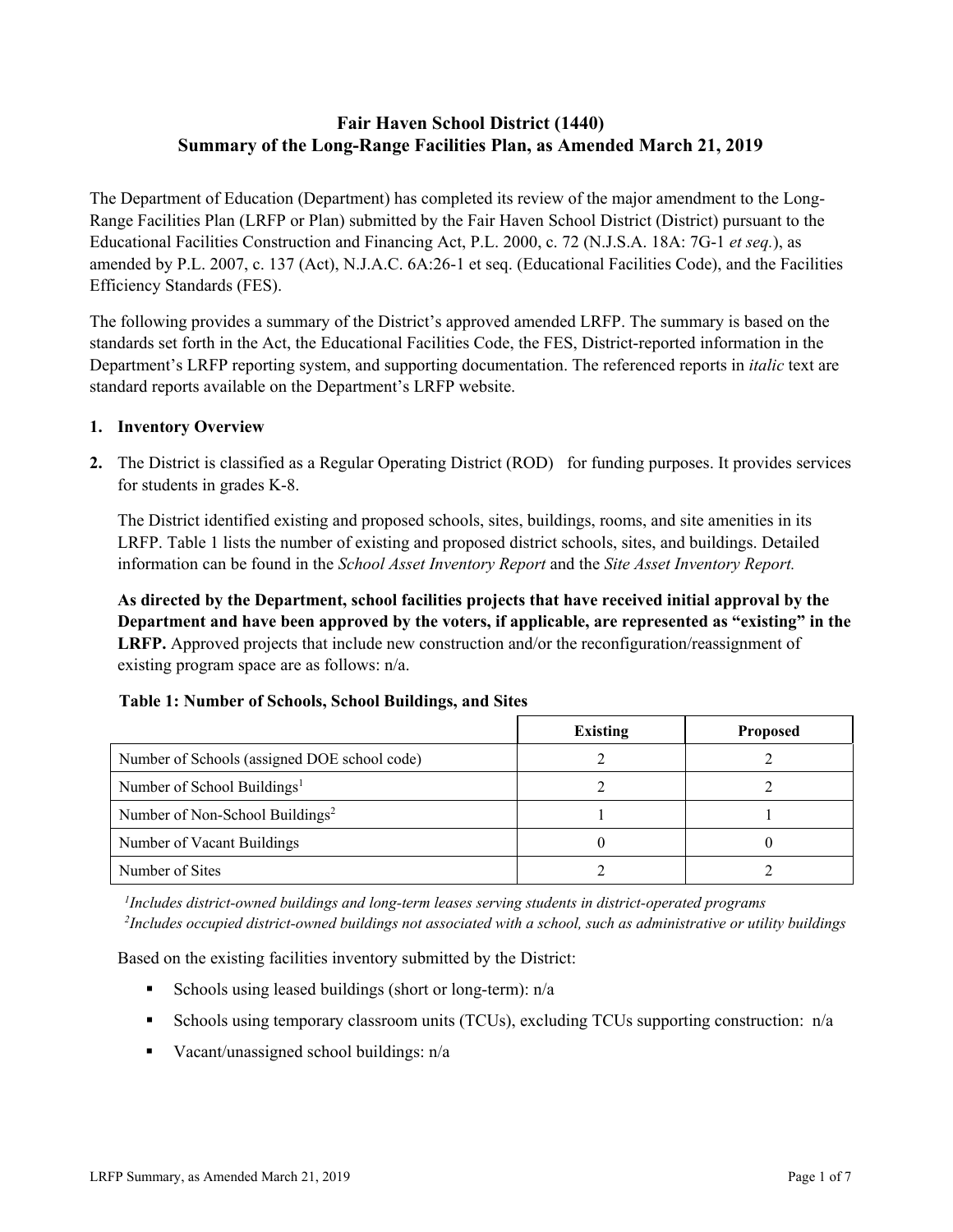**FINDINGS** The Department has determined that the proposed inventory is adequate for approval of the District's LRFP amendment. However, the LRFP determination does not imply approval of an individual school facilities project listed within the LRFP; the District must submit individual project applications for project approval.

# **2. District Enrollments**

The District determined the number of students, or "proposed enrollments," to be accommodated for LRFP planning purposes on a district-wide basis and in each school.

The Department minimally requires the submission of a standard cohort-survival projection. The cohortsurvival method projection method forecasts future students based upon the survival of the existing student population as it moves from grade to grade. A survival ratio of less than 1.00 indicates a loss of students, while a survival ratio of more than 1.00 indicates the class size is increasing. For example, if a survival ratio tracking first to second grade is computed to be 1.05, the grade size is increasing by 5% from one year to the next. The cohort-survival projection methodology works well for communities with stable demographic conditions. Atypical events impacting housing or enrollments, such as an economic downturn that halts new housing construction or the opening of a charter or private school, typically makes a cohort-survival projection less reliable.

#### **Proposed enrollments are based on a standard cohort-survival enrollment projection.**

Adequate supporting documentation was submitted to the Department to justify the proposed enrollments. Table 2 provides a comparison of existing and projected enrollments. All totals include special education students.

| <b>Grades</b>                | <b>Existing Enrollments</b><br>2018-19 | <b>District Proposed Enrollments</b><br>2022-23 |
|------------------------------|----------------------------------------|-------------------------------------------------|
| PK (excl. private providers) | 110                                    | 56                                              |
| Grades K-5                   | 618                                    | 547                                             |
| Grades 6-8                   | 333                                    | 329                                             |
| Grades 9-12                  |                                        | 0                                               |
| <b>Totals K-12</b>           | 1061                                   | 932                                             |

#### **Table 2: Enrollments**

**FINDINGS** The Department has determined the District's proposed enrollments to be acceptable for approval of the District's LRFP amendment. The Department will require a current enrollment projection at the time an application for a school facilities project is submitted incorporating the District's most recent enrollments in order to verify that the LRFP's planned capacity is appropriate for the updated enrollments.

# **3. District Practices Capacity**

Based on information provided in the room inventories, *District Practices Capacity* was calculated for each school building to determine whether adequate capacity is proposed for the projected enrollments based on district scheduling and class size practices. The capacity totals assume instructional buildings can be fully utilized regardless of school sending areas, transportation, and other operational issues. The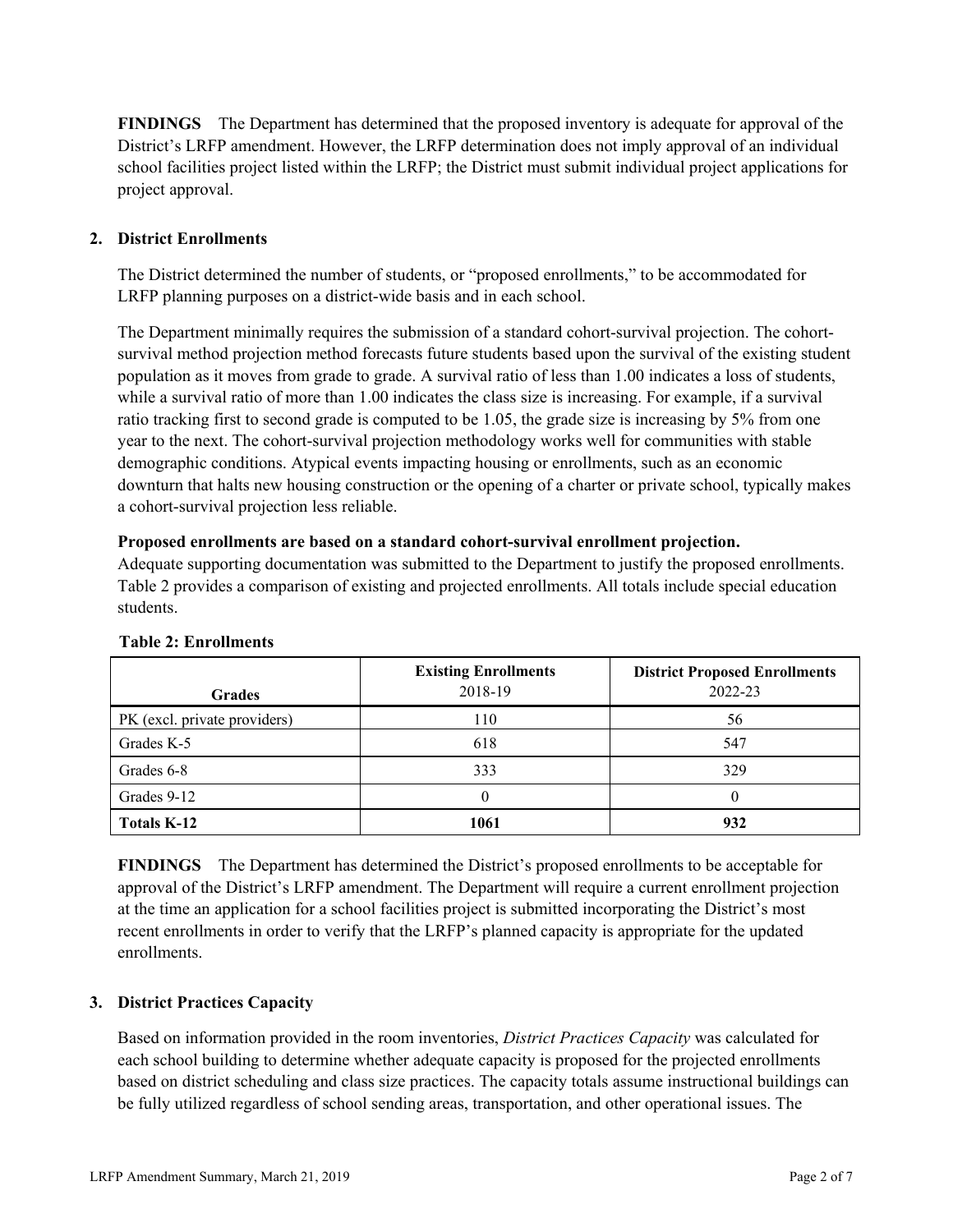calculations only consider district-owned buildings and long-term leases; short term leases and temporary buildings are excluded. A capacity utilization factor of 90% for classrooms serving grades K-8 and 85% for classrooms serving grades 9-12 is applied in accordance with the FES. No capacity utilization factor is applied to preschool classrooms.

In certain cases, districts may achieve adequate District Practices Capacity to accommodate enrollments but provide inadequate square feet per student in accordance with the FES, resulting in educational adequacy issues and "Unhoused Students." Unhoused students are considered in the "Functional Capacity" calculations used to determine potential State support for school facilities projects and are analyzed in Section 4.

Table 3 provides a summary of proposed enrollments and existing and proposed District-wide capacities. Detailed information can be found in the LRFP website reports titled *FES and District Practices Capacity Report, Existing Rooms Inventory Report, and Proposed Rooms Inventory Report.*

| <b>Grades</b>          | <b>Proposed</b><br><b>Enrollments</b> | <b>Existing</b><br><b>District</b><br><b>Practices</b><br>Capacity | <b>Existing</b><br>Deviation* | <b>Proposed</b><br><b>District</b><br><b>Practices</b><br>Capacity | <b>Proposed</b><br>Deviation* |
|------------------------|---------------------------------------|--------------------------------------------------------------------|-------------------------------|--------------------------------------------------------------------|-------------------------------|
| Preschool (PK)         | 56                                    | 0.00                                                               | $-56.00$                      | 0.00                                                               | $-56$                         |
| Elementary $(K-5)$     | 547                                   | 666.60                                                             | 119.60                        | 604.06                                                             | 57.06                         |
| Middle $(6-8)$         | 329                                   | 309.80                                                             | $-19.20$                      | 328.54                                                             | $-0.46$                       |
| High $(9-12)$          | $\theta$                              | 0.00                                                               | 0.00                          | 0.00                                                               | 0.00                          |
| <b>District Totals</b> | 932                                   | 976.40                                                             | 44.40                         | 932.60                                                             | 0.60                          |

**Table 3: District Practices Capacity Analysis**

*\* Positive numbers signify surplus capacity; negative numbers signify inadequate capacity. Negative values for District Practices capacity are acceptable for approval if proposed enrollments do not exceed 100% capacity utilization.*

Considerations:

- Based on the proposed enrollments and existing room inventories, the District is projected to have inadequate capacity for the following grade groups, assuming all school buildings can be fully utilized: n/a
- Adequate justification has been provided by the District if the proposed capacity for a school significantly deviates from the proposed enrollments. Generally, surplus capacity is acceptable for LRFP approval if additional capacity is not proposed through new construction.

**FINDINGS**The Department has determined that proposed District capacity, in accordance with the proposed enrollments, is adequate for approval of the District's LRFP amendment. The Department will require a current enrollment projection at the time an application for a school facilities project is submitted, incorporating the District's most recent Fall Enrollment Report, in order to verify that the LRFP's planned capacity meets the District's updated enrollments.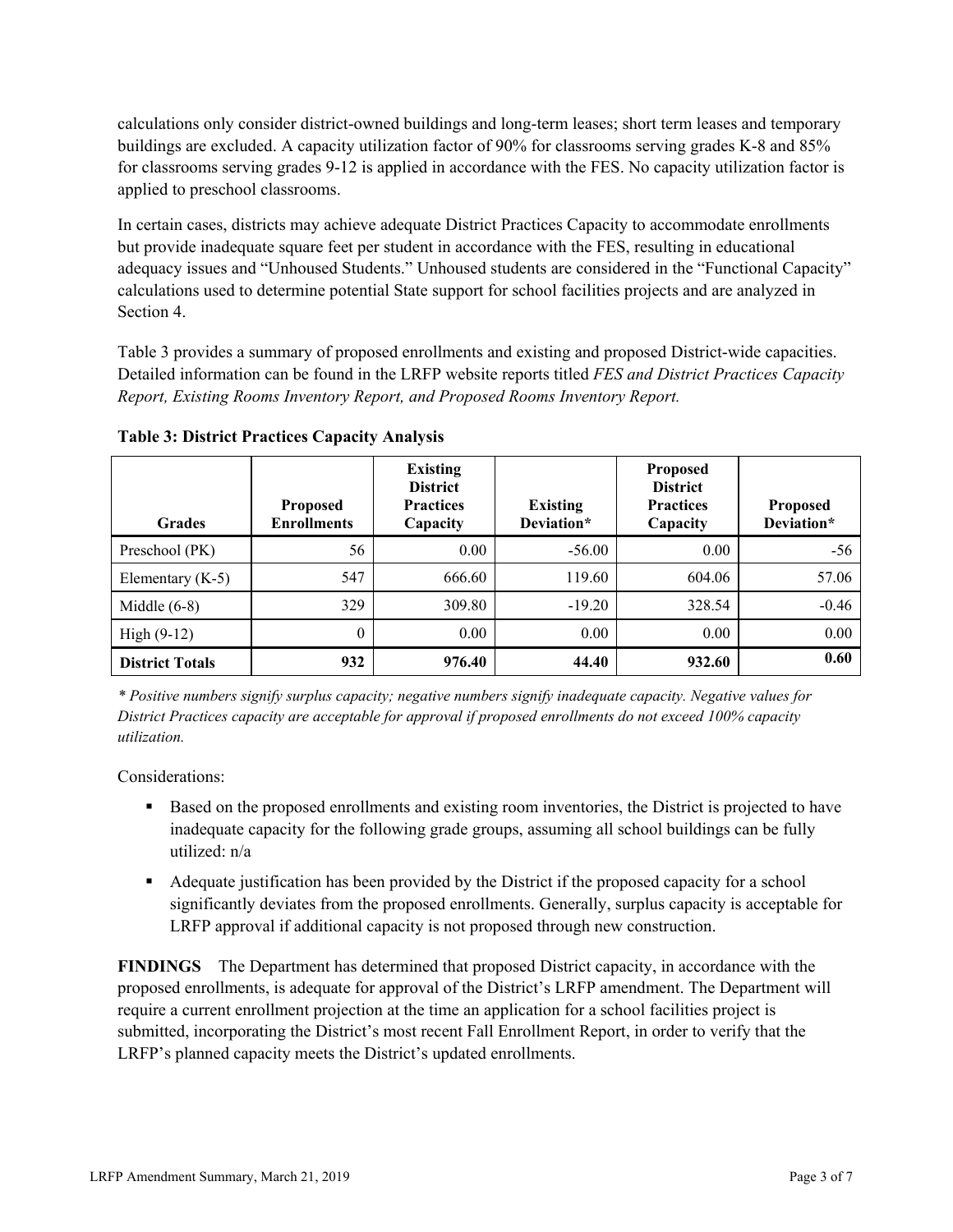### **4. Functional Capacity and Unhoused Students**

*Functional Capacity* was calculated and compared to the proposed enrollments to provide a preliminary estimate of Unhoused Students and new construction funding eligibility.

*Functional Capacity* is the adjusted gross square footage of a school building *(total gross square feet minus excluded space)* divided by the minimum area allowance per full-time equivalent student for the grade level contained therein. *Unhoused Students* is the number of students projected to be enrolled in the District that exceeds the Functional Capacity of the District's schools pursuant to N.J.A.C. 6A:26-2.2(c). *Excluded Square Feet* includes (1) square footage exceeding the FES for any pre-kindergarten, kindergarten, general education, or self-contained special education classroom; (2) grossing factor square footage *(corridors, stairs, mechanical rooms, etc.)* that exceeds the FES allowance, and (3) square feet proposed to be demolished or discontinued from use. Excluded square feet may be revised during the review process for individual school facilities projects.

Table 4 provides a preliminary assessment of the Functional Capacity, Unhoused Students, and Estimated Maximum Approved Area for each FES grade group. The calculations exclude temporary facilities and short-term leased buildings. School buildings proposed for whole or partial demolition or reassignment to a non-school use are excluded from the calculations pending project application review. If a building is proposed to be reassigned to a different school, the square footage is applied to the proposed grades after reassignment. Buildings that are not assigned to a school are excluded from the calculations. Detailed information concerning the calculations can be found in the *Functional Capacity and Unhoused Students Report* and the *Excluded Square Footage Report.*

|                                              | PK             | $K-5$    | $6 - 8$  | $9 - 12$ | <b>Total</b> |
|----------------------------------------------|----------------|----------|----------|----------|--------------|
| Proposed Enrollments                         | 2              | 547      | 329      | $\Omega$ | 932          |
| FES Area Allowance (SF/student)              | 125.00         | 125.00   | 134.00   | 151.00   |              |
| <b>Prior to Completion of Proposed Work:</b> |                |          |          |          |              |
| <b>Existing Gross Square Feet</b>            | $\theta$       | 74,585   | 41,343   | $\theta$ | 115,928      |
| Adjusted Gross Square Feet                   | 0              | 69,465   | 40,728   | $\theta$ | 101,374      |
| <b>Adjusted Functional Capacity</b>          | 0              | 548.38   | 312.13   | $\theta$ |              |
| <b>Unhoused Students</b>                     | 2              | $\theta$ | 16.87    | $\theta$ |              |
| Est. Max. Area for Unhoused Students         | 250            | $\theta$ | 2,259.95 | $\theta$ |              |
| <b>After Completion of Proposed Work:</b>    |                |          |          |          |              |
| Gross Square Feet                            | $\theta$       | 74,585   | 41,342   | $\theta$ | 115,928      |
| New Gross Square Feet                        | 0              | $\theta$ | $\Omega$ | $\theta$ | $\Omega$     |
| Adjusted Gross Square Feet                   | 0              | 69,945   | 40,728   | $\Omega$ | 110,374      |
| <b>Functional Capacity</b>                   | 0              | 548.38   | 312.13   | $\theta$ |              |
| Unhoused Students after Construction         | $\overline{c}$ | $\theta$ | 16.87    | $\Omega$ |              |
| Est. Max. Area Remaining                     | 250            | $\theta$ | 2,259.95 | $\theta$ |              |

**Table 4: Estimated Functional Capacity and Unhoused Students** 

Facilities used for non-instructional or non-educational purposes are ineligible for State support under the Act. However, projects for such facilities shall be reviewed by the Department to determine whether they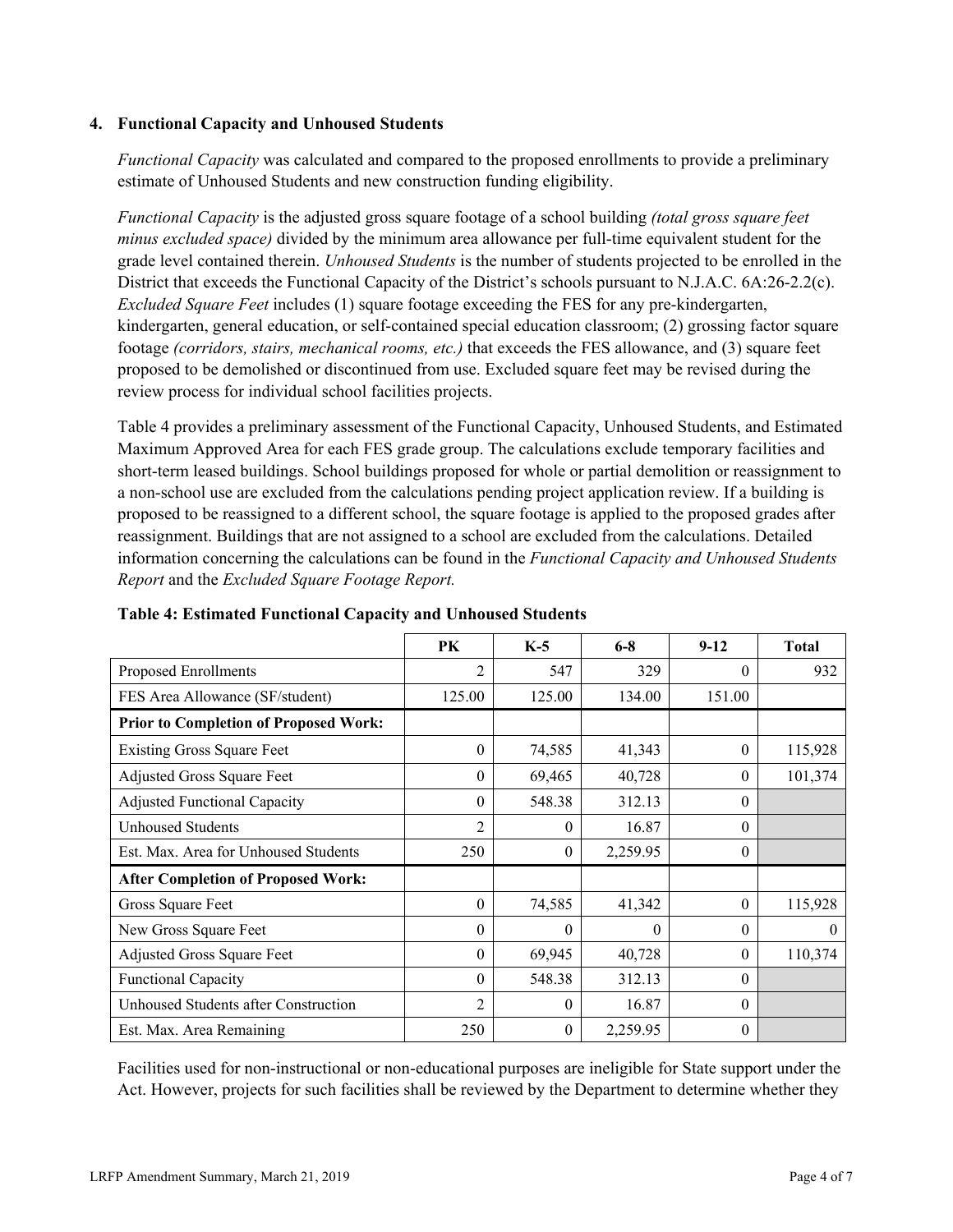are consistent with the District's LRFP and whether the facility, if it is to house students (full or part time) conforms to educational adequacy requirements. These projects shall conform to all applicable statutes and regulations.

Estimated costs represented in the LRFP by the District are for capital planning purposes only. The estimates are not intended to represent preliminary eligible costs or final eligible costs of approved school facilities projects.

Considerations:

- The District does not have approved projects pending completion, as noted in Section 1, that impact the Functional Capacity calculations.
- The Functional Capacity calculations *exclude* square feet proposed for demolition or discontinuation for the following FES grade groups and school buildings pending a feasibility study and project review: n/a .
- Based on the preliminary assessment, the District has Unhoused Students prior to the completion of proposed work for the following FES grade groups: Middle School Grades 6-8.
- New construction is proposed for the following FES grade groups:  $n/a$ .
- **Proposed new construction exceeds the estimated maximum area allowance for Unhoused** Students prior to the completion of the proposed work for the following grade groups: n/a .
- The District, based on the preliminary LRFP assessment, will have Unhoused Students after completion of the proposed LRFP work. If the District is projected to have Unhoused Students, adequate justification has been provided to confirm educational adequacy in accordance with Section 6 of this determination.

**FINDINGS** Functional Capacity and Unhoused Students calculated in the LRFP are preliminary estimates. Preliminary Eligible Costs (PEC) and Final Eligible Costs (FEC) will be included in the review process for specific school facilities projects. A feasibility study undertaken by the District is required if building demolition or replacement is proposed per N.J.A.C. 6A:26-2.3(b)(10).

### **5. Proposed Work**

The District assessed program space, capacity, and physical plant deficiencies to determine corrective actions. Capital maintenance, or *"system actions,"* address physical plant deficiencies due to operational, building code, and /or life cycle issues. Inventory changes, or *"inventory actions,*" add, alter, or eliminate sites, site amenities, buildings, and/or rooms.

The Act (N.J.S.A. 18A:7G-7b) provides that all school facilities shall be deemed suitable for rehabilitation unless a pre-construction evaluation undertaken by the District demonstrates to the satisfaction of the Commissioner that the structure might pose a risk to the safety of the occupants even after rehabilitation or that rehabilitation is not cost-effective. Pursuant to N.J.A.C. 6A:26-2.3(b)(10), the Commissioner may identify school facilities for which new construction is proposed in lieu of rehabilitation for which it appears from the information presented that new construction is justified, provided, however, that for such school facilities so identified, the District must submit a feasibility study as part of the application for the specific school facilities project. The cost of each proposed building replacement is compared to the cost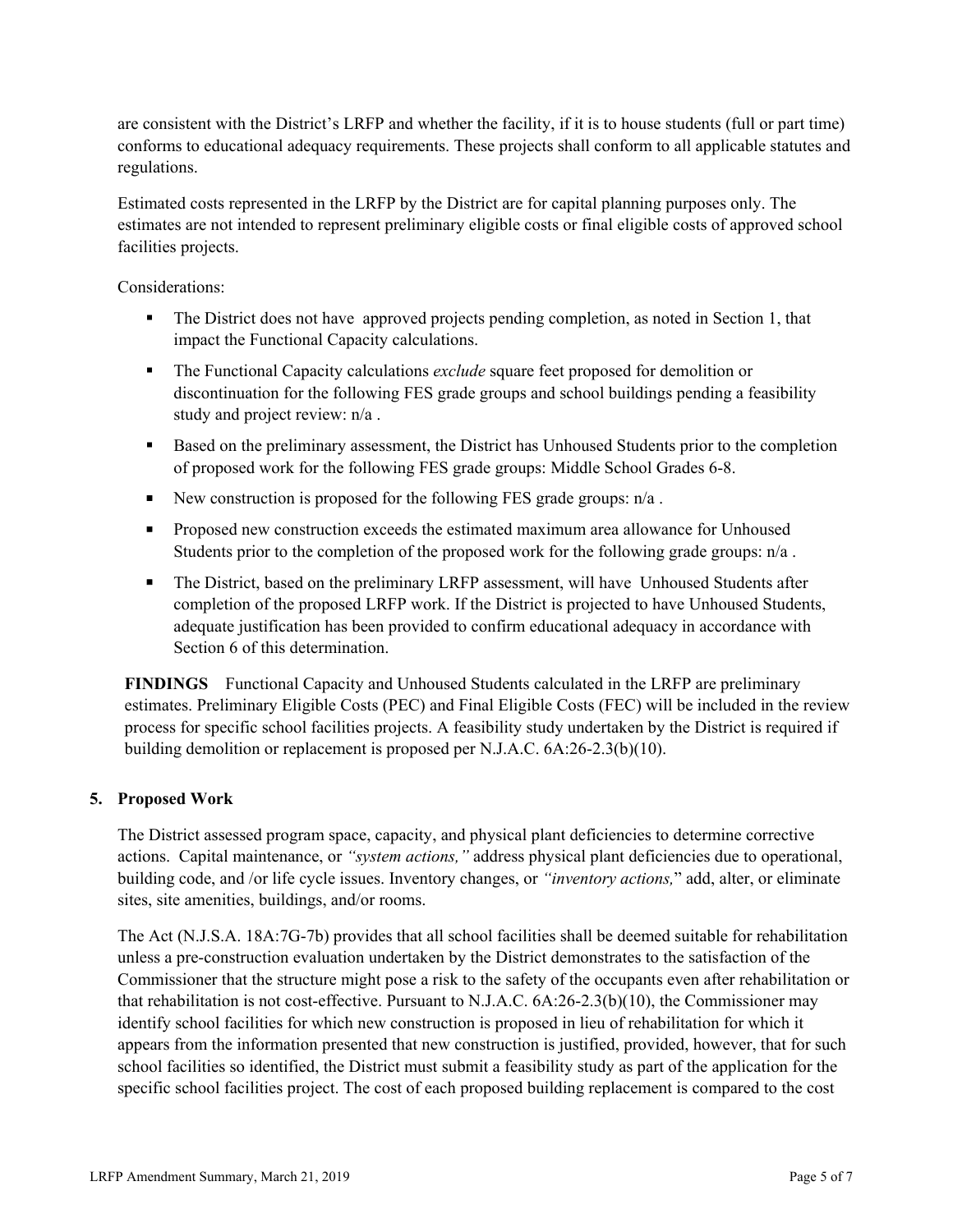of additions or rehabilitation required to eliminate health and safety deficiencies and to achieve the District's programmatic model.

Table 5 lists the scope of work proposed for each school based on the building(s) serving their student population. Detailed information can be found in the LRFP website reports titled *"School Asset Inventory," "LRFP Systems Actions Summary," and "LRFP Inventory Actions Summary."*

With the completion of the proposed work, the following schools are proposed to be eliminated: n/a; the following schools are proposed to be added: n/a .

| <b>Proposed Scope of Work</b>                                                                  | <b>Applicable Schools</b>    |
|------------------------------------------------------------------------------------------------|------------------------------|
| Renovation only (no new construction)                                                          |                              |
| System actions only (no inventory actions)                                                     | 050 Knollwood, 060 Sickles   |
| Existing inventory actions only (no systems actions)                                           | n/a                          |
| Systems and inventory changes                                                                  | n/a                          |
| <b>New construction</b>                                                                        |                              |
| Building addition only (no systems or existing inventory actions)                              | n/a                          |
| Renovation and building addition (system, existing inventory,<br>and new construction actions) | 060 Sickles addition pending |
| New building on existing site                                                                  | n/a                          |
| New building on new or expanded site                                                           | n/a                          |
| Site and building disposal (in addition to above scopes)                                       |                              |
| Partial building demolition                                                                    | n/a                          |
| Whole building demolition                                                                      | n/a                          |
| Site and building disposal or discontinuation of use                                           | n/a                          |

### **Table 5. School Building Scope of Work**

**FINDINGS** The Department has determined that the proposed work is adequate for approval of the District's LRFP amendment. However, Department approval of proposed work in the LRFP does not imply the District may proceed with a school facilities project. The District must submit individual project applications with cost estimates for Department project approval. Both school facilities project approval and other capital project review require consistency with the District's approved LRFP.

# **6. Proposed Room Inventories and the Facilities Efficiency Standards**

The District's proposed school buildings were evaluated to assess general educational adequacy in terms of compliance with the FES area allowance pursuant to N.J.A.C. 6A:26-2.2 and 2.3.

District schools are not proposed to provide less square feet per student than the FES after the completion of proposed work as indicated in Table 5.

**FINDINGS** The Department has determined that the District's proposed room inventories are adequate for LRFP approval. If school(s) are proposed to provide less square feet per student than the FES area allowance, the District has provided justification indicating that the educational adequacy of the facility will not be adversely affected and has been granted an FES waiver by the Department pending project submission and review. This determination does not include an assessment of eligible square feet for State